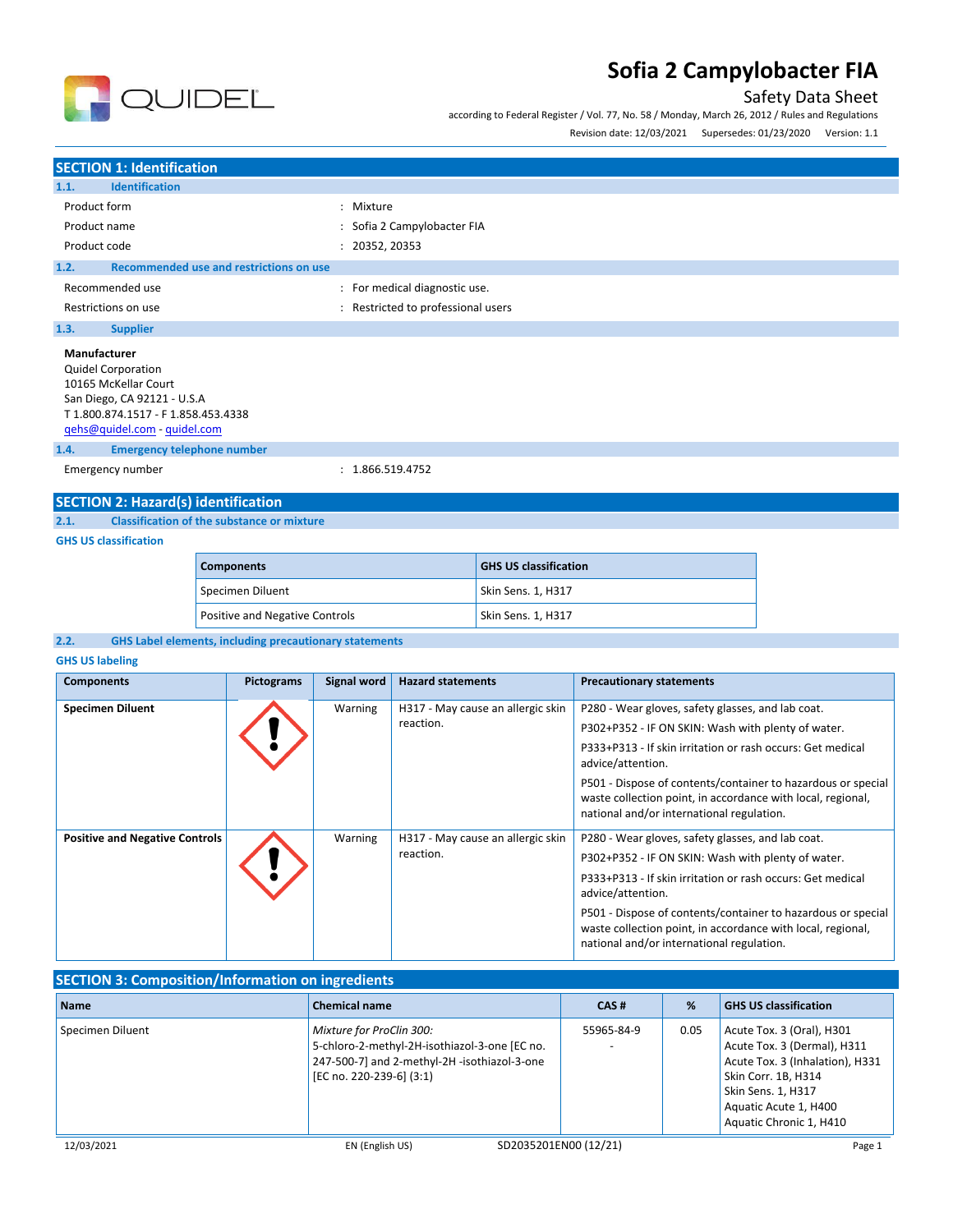

### Safety Data Sheet

according to Federal Register / Vol. 77, No. 58 / Monday, March 26, 2012 / Rules and Regulations

Revision date: 12/03/2021 Supersedes: 01/23/2020 Version: 1.1

| Positive and Negative Controls                                         | polyethyleneglycol para-(1,1,3,3-<br>tetramethylbutyl)phenyl ether                                                                                                                | 9002-93-1  | 0.22 | Acute Tox. 4 (Oral), H302<br>Eye Dam. 1, H318                                                                                                                                                |  |
|------------------------------------------------------------------------|-----------------------------------------------------------------------------------------------------------------------------------------------------------------------------------|------------|------|----------------------------------------------------------------------------------------------------------------------------------------------------------------------------------------------|--|
|                                                                        | 1H-imidazole                                                                                                                                                                      | 288-32-4   | 0.15 | Acute Tox. 4 (Oral), H302<br>Skin Corr. 1C, H314<br>Repr. 1B, H360D                                                                                                                          |  |
|                                                                        | Mixture for ProClin 300:<br>5-chloro-2-methyl-2H-isothiazol-3-one [EC no.<br>247-500-7] and 2-methyl-2H -isothiazol-3-one<br>[EC no. 220-239-6] (3:1)                             | 55965-84-9 | 0.05 | Acute Tox. 3 (Oral), H301<br>Acute Tox. 3 (Dermal), H311<br>Acute Tox. 3 (Inhalation), H331<br>Skin Corr. 1B, H314<br>Skin Sens. 1, H317<br>Aquatic Acute 1, H400<br>Aquatic Chronic 1, H410 |  |
| <b>SECTION 4: First-aid measures</b>                                   |                                                                                                                                                                                   |            |      |                                                                                                                                                                                              |  |
| 4.1.<br><b>Description of first aid measures</b>                       |                                                                                                                                                                                   |            |      |                                                                                                                                                                                              |  |
| First-aid measures after inhalation                                    | : Remove person to fresh air and keep comfortable for breathing.                                                                                                                  |            |      |                                                                                                                                                                                              |  |
| First-aid measures after skin contact                                  | : Wash skin with plenty of water. If skin irritation or rash occurs: Get medical advice/attention.                                                                                |            |      |                                                                                                                                                                                              |  |
| First-aid measures after eye contact                                   | Rinse cautiously with water for several minutes. Remove contact lenses, if present and easy to do.<br>Continue rinsing. If eye irritation persists: Get medical advice/attention. |            |      |                                                                                                                                                                                              |  |
| First-aid measures after ingestion                                     | : Call a poison center/doctor/physician if you feel unwell.                                                                                                                       |            |      |                                                                                                                                                                                              |  |
| 4.2.<br>Most important symptoms and effects (acute and delayed)        |                                                                                                                                                                                   |            |      |                                                                                                                                                                                              |  |
| Symptoms/effects after skin contact                                    | : May cause an allergic skin reaction.                                                                                                                                            |            |      |                                                                                                                                                                                              |  |
| Symptoms/effects after eye contact                                     | : Eye irritation.                                                                                                                                                                 |            |      |                                                                                                                                                                                              |  |
| if necessary                                                           | Immediate medical attention and special treatment, : Treat symptomatically.                                                                                                       |            |      |                                                                                                                                                                                              |  |
| <b>SECTION 5: Fire-fighting measures</b>                               |                                                                                                                                                                                   |            |      |                                                                                                                                                                                              |  |
| 5.1.<br>Suitable (and unsuitable) extinguishing media                  |                                                                                                                                                                                   |            |      |                                                                                                                                                                                              |  |
| Suitable extinguishing media                                           | : Water spray. Dry powder. Foam.                                                                                                                                                  |            |      |                                                                                                                                                                                              |  |
| 5.2.<br>Specific hazards arising from the chemical                     |                                                                                                                                                                                   |            |      |                                                                                                                                                                                              |  |
| No additional information available                                    |                                                                                                                                                                                   |            |      |                                                                                                                                                                                              |  |
| 5.3.<br>Special protective equipment and precautions for fire-fighters |                                                                                                                                                                                   |            |      |                                                                                                                                                                                              |  |
| Protection during firefighting                                         | : Do not attempt to take action without suitable protective equipment. Self-contained breathing<br>apparatus. Complete protective clothing.                                       |            |      |                                                                                                                                                                                              |  |
| <b>SECTION 6: Accidental release measures</b>                          |                                                                                                                                                                                   |            |      |                                                                                                                                                                                              |  |
| 6.1.                                                                   | Personal precautions, protective equipment and emergency procedures                                                                                                               |            |      |                                                                                                                                                                                              |  |
| For non-emergency personnel<br>6.1.1.                                  |                                                                                                                                                                                   |            |      |                                                                                                                                                                                              |  |
| <b>Emergency procedures</b>                                            | : Ventilate spillage area. Avoid contact with skin and eyes.                                                                                                                      |            |      |                                                                                                                                                                                              |  |
|                                                                        |                                                                                                                                                                                   |            |      |                                                                                                                                                                                              |  |
| 6.1.2.<br>For emergency responders<br>Protective equipment             | Do not attempt to take action without suitable protective equipment. For further information refer to                                                                             |            |      |                                                                                                                                                                                              |  |
|                                                                        | section 8: "Exposure controls/personal protection".                                                                                                                               |            |      |                                                                                                                                                                                              |  |
| 6.2.<br><b>Environmental precautions</b>                               |                                                                                                                                                                                   |            |      |                                                                                                                                                                                              |  |
| <b>Environmental precautions</b>                                       | : Avoid release to the environment.                                                                                                                                               |            |      |                                                                                                                                                                                              |  |
| 6.3.<br>Methods and material for containment and cleaning up           |                                                                                                                                                                                   |            |      |                                                                                                                                                                                              |  |
| Methods for cleaning up                                                | : Mechanically recover the product.                                                                                                                                               |            |      |                                                                                                                                                                                              |  |
| Other information                                                      | Dispose of materials or solid residues at an authorized site.                                                                                                                     |            |      |                                                                                                                                                                                              |  |
| Reference to other sections                                            | : For further information refer to section 13.                                                                                                                                    |            |      |                                                                                                                                                                                              |  |
| <b>SECTION 7: Handling and storage</b>                                 |                                                                                                                                                                                   |            |      |                                                                                                                                                                                              |  |
| 7.1.<br><b>Precautions for safe handling</b>                           |                                                                                                                                                                                   |            |      |                                                                                                                                                                                              |  |
| Precautions for safe handling                                          | : Ensure good ventilation of the work station. Wear personal protective equipment.                                                                                                |            |      |                                                                                                                                                                                              |  |
| Hygiene measures                                                       | : Do not eat, drink or smoke when using this product. Always wash hands after handling the product.                                                                               |            |      |                                                                                                                                                                                              |  |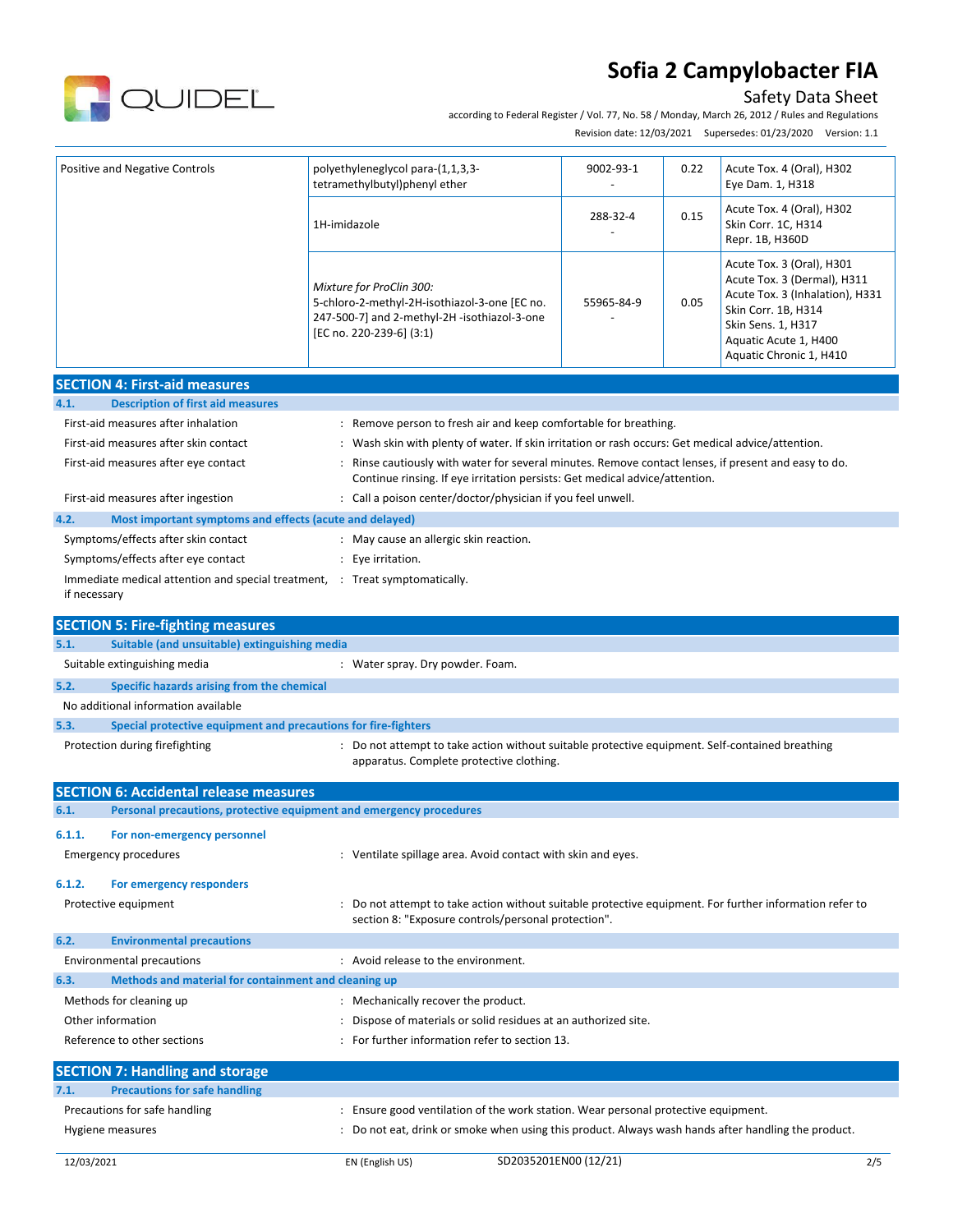

## Safety Data Sheet

according to Federal Register / Vol. 77, No. 58 / Monday, March 26, 2012 / Rules and Regulations

Revision date: 12/03/2021 Supersedes: 01/23/2020 Version: 1.1

#### **7.2. Conditions for safe storage, including any incompatibilities**

Storage conditions **Store in a well-ventilated place. Keep cool.** Store in a well-ventilated place. Keep cool.

|          | <b>SECTION 8: Exposure controls/personal protection</b>      |                                                |  |  |  |
|----------|--------------------------------------------------------------|------------------------------------------------|--|--|--|
| 8.1.     | <b>Control parameters</b>                                    |                                                |  |  |  |
|          | No additional information available                          |                                                |  |  |  |
| 8.2.     | <b>Appropriate engineering controls</b>                      |                                                |  |  |  |
|          | Appropriate engineering controls                             | : Ensure good ventilation of the work station. |  |  |  |
|          | Environmental exposure controls                              | : Avoid release to the environment.            |  |  |  |
| 8.3.     | Individual protection measures/Personal protective equipment |                                                |  |  |  |
|          | Personal protective equipment:                               |                                                |  |  |  |
|          | Gloves. Safety glasses.                                      |                                                |  |  |  |
|          | Materials for protective clothing:                           |                                                |  |  |  |
| Lab coat |                                                              |                                                |  |  |  |
|          | Hand protection:                                             |                                                |  |  |  |
|          | Protective gloves                                            |                                                |  |  |  |
|          | Eye protection:                                              |                                                |  |  |  |

Safety glasses

**Skin and body protection:**

Wear suitable protective clothing

#### **Respiratory protection:**

In case of insufficient ventilation, wear suitable respiratory equipment

#### **Personal protective equipment symbol(s):**



#### **Other information:**

Do not eat, drink or smoke when using this product.

| <b>SECTION 9: Physical and chemical properties</b>            |                                         |                                                              |     |  |
|---------------------------------------------------------------|-----------------------------------------|--------------------------------------------------------------|-----|--|
| Information on basic physical and chemical properties<br>9.1. |                                         |                                                              |     |  |
| Physical state                                                | : Solid                                 |                                                              |     |  |
| Appearance                                                    | : In vitro diagnostic medical test kit. |                                                              |     |  |
| Color                                                         | : No data available                     |                                                              |     |  |
| Odor                                                          | : No data available                     |                                                              |     |  |
| Odor threshold                                                | : No data available                     |                                                              |     |  |
| рH                                                            |                                         | : Neutral - Specimen Diluent, Positive and Negative Controls |     |  |
| Melting point                                                 | : No data available                     |                                                              |     |  |
| Freezing point                                                | : Not applicable                        |                                                              |     |  |
| Boiling point                                                 | : No data available                     |                                                              |     |  |
| Flash point                                                   | : Not applicable                        |                                                              |     |  |
| Relative evaporation rate (butyl acetate=1)                   | : No data available                     |                                                              |     |  |
| Flammability (solid, gas)                                     | : Non flammable.                        |                                                              |     |  |
| Vapor pressure                                                | : No data available                     |                                                              |     |  |
| 12/03/2021                                                    | EN (English US)                         | SD2035201EN00 (12/21)                                        | 3/5 |  |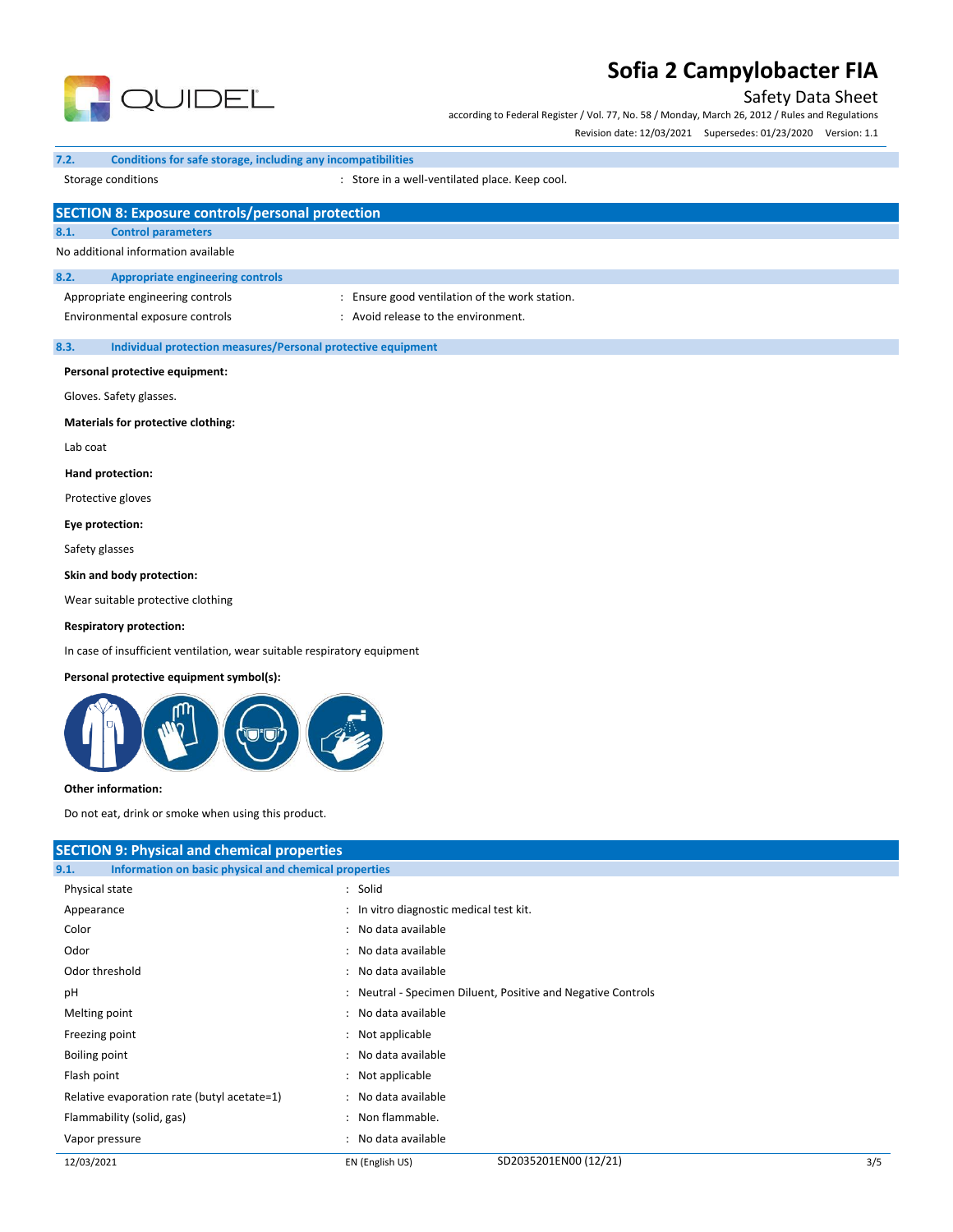

## Safety Data Sheet

according to Federal Register / Vol. 77, No. 58 / Monday, March 26, 2012 / Rules and Regulations

Revision date: 12/03/2021 Supersedes: 01/23/2020 Version: 1.1

| Relative vapor density at 20 °C                 | : No data available |
|-------------------------------------------------|---------------------|
| Relative density                                | : No data available |
| Solubility                                      | : No data available |
| Partition coefficient n-octanol/water (Log Pow) | : No data available |
| Auto-ignition temperature                       | : Not applicable    |
| Decomposition temperature                       | : No data available |
| No data availableViscosity, kinematic           | : Not applicable    |
| Viscosity, dynamic                              | : No data available |
| <b>Explosion limits</b>                         | : Not applicable    |
| <b>Explosive properties</b>                     | : No data available |
| Oxidizing properties                            | : No data available |

#### **9.2. Other information**

No additional information available

#### **SECTION 10: Stability and reactivity**

#### **10.1. Reactivity**

The product is non-reactive under normal conditions of use, storage and transport.

| 10.2. | <b>Chemical stability</b> |  |
|-------|---------------------------|--|
|-------|---------------------------|--|

#### Stable under normal conditions.

**10.3. Possibility of hazardous reactions**

No dangerous reactions known under normal conditions of use.

#### **10.4. Conditions to avoid**

None under recommended storage and handling conditions (see section 7).

**10.5. Incompatible materials**

#### No additional information available

**10.6. Hazardous decomposition products**

Under normal conditions of storage and use, hazardous decomposition products should not be produced.

#### **SECTION 11: Toxicological information**

| Acute toxicity (oral)               | Not classified                       |
|-------------------------------------|--------------------------------------|
| Acute toxicity (dermal)             | Not classified                       |
| Acute toxicity (inhalation)         | Not classified                       |
| Skin corrosion/irritation           | Not classified                       |
| Serious eye damage/irritation       | Not classified                       |
| Respiratory or skin sensitization   | Not classified                       |
| Germ cell mutagenicity              | Not classified                       |
| Carcinogenicity                     | Not classified                       |
| Reproductive toxicity               | Not classified                       |
| STOT-single exposure                | Not classified                       |
| STOT-repeated exposure              | Not classified                       |
| Aspiration hazard                   | Not classified                       |
| Viscosity, kinematic                | Not applicable                       |
| Symptoms/effects after skin contact | May cause an allergic skin reaction. |
| Symptoms/effects after eye contact  | Eye irritation.                      |

|            | <b>SECTION 12: Ecological information</b> |                 |                                                                                                           |     |
|------------|-------------------------------------------|-----------------|-----------------------------------------------------------------------------------------------------------|-----|
| 12.1.      | <b>Toxicity</b>                           |                 |                                                                                                           |     |
|            | Ecology - general                         | environment.    | : The product is not considered harmful to aquatic organisms or to cause long-term adverse effects in the |     |
| 12.2.      | <b>Persistence and degradability</b>      |                 |                                                                                                           |     |
|            | No additional information available       |                 |                                                                                                           |     |
| 12/03/2021 |                                           | EN (English US) | SD2035201EN00 (12/21)                                                                                     | 4/5 |